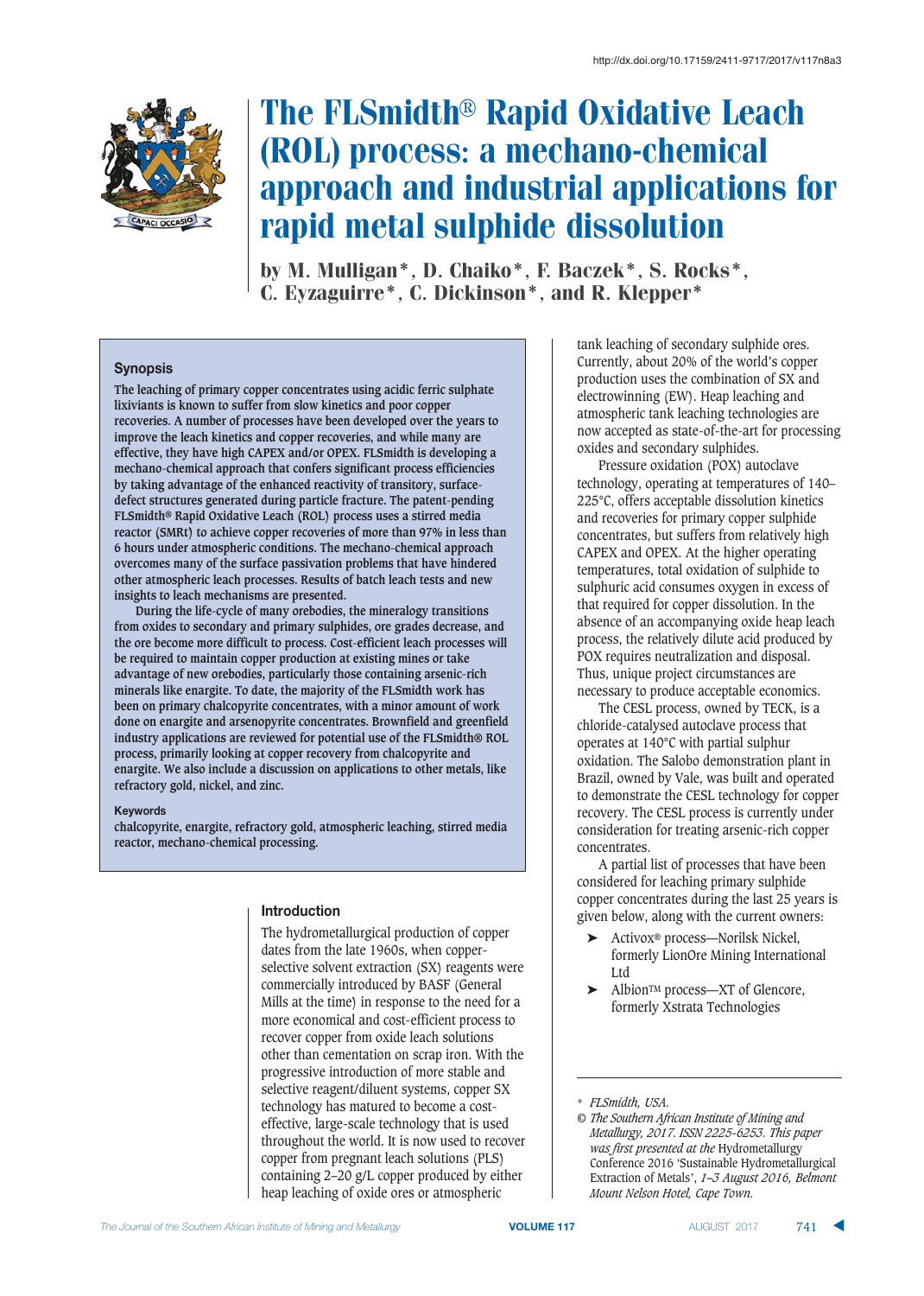- ➤ CESL Process—TECK, formerly Cominco Engineering Services Ltd
- ➤ Dynatec—Sherritt International
- ➤ GalvanoxTM—University of British Columbia
- ➤ HydroCopper®—Outotec
- ➤ Placer Dome/Phelps Dodge—Freeport McMoRan.

Efforts have been made to commercialize all of these processes, but either process- or chemistry-related problems have been encountered that resulted in unacceptable technical risk and return on investment.

FLSmidth has identified a simple process that will leach copper sulphide concentrates, with chalcopyrite as the predominant copper-bearing mineral, at 80°C and under atmospheric pressure. Over the past two years, more than 150 batch leach tests have been completed in 14-litre reactors, using more than ten copper concentrates from different sources. The data confirms that the process is robust and can attain 97% to >99% copper dissolution in less than 6 hours. The rapid leach kinetics and high copper recoveries place the process economics on par with stirred-tank leaching of secondary copper sulphide concentrates. The key to process performance is the use of very low-energy, interstage and/or intrastage attrition/grinding to enhance the selective dissolution of copper-bearing minerals by a mechanochemical process. In this paper we present representative results of batch leach tests and some new insights into potential industrial applications.

# **Methodology**

#### $Concentrate processing$

Numerous copper concentrates, from different mine sites, were used in the leach testing. Chalcopyrite was either the major or the sole copper-bearing mineral. In all cases, pyrite and quartz comprised the bulk of the gangue mineralogy in the high-grade concentrates. A low-grade concentrate, containing 20% chalcopyrite and 7.6 wt% Cu was also tested. In this sample, the majority of the gangue minerals were layered silicates, pyrite, and quartz.

Also, three enargite-containing concentrates, which contained secondary copper sulphides and layered silicates, were used in a limited number of leach tests (see Table I for the copper mineralogy).

The as-received concentrates were slurry-split, and individual 1 kg samples were pressure filtered, then vacuum sealed under argon for later use in leach testing. In certain cases, chalcopyrite concentrates were fine-milled to a  $D_{80}$  of  $17 \mu m$  using a FLSmidth VXP laboratory-scale fine grinding

*Table I*

**Composition of an enargite concentrate-copperbearing minerals** 

| <b>Mineral</b> | $wt\%$ |
|----------------|--------|
| Enargite       | 29.2   |
| Chalcocite     | 20.0   |
| <b>Bornite</b> | 3.8    |
| Covellite      | 2.8    |
| Chalcopyrite   | 2.1    |
|                |        |

mill. The enargite concentrate was tested as-received with a  $D_{80}$  of 47  $\mu$ m. Concentrate samples were analysed for moisture, particle size distribution, Rietveld XRD mineralogy, and elemental composition by inductively coupled plasma (ICP). Mineralogy and elemental analysis were also determined on the leach residues.

## $A$ *tmospheric leaching*

A jacketed 14 L (operating at 10 L volume) glass leach vessel was coupled to an Eppendorf BioFlo 310 control unit, which enabled precise monitoring of temperature, pH, Eh, agitation rate, redox control via modulation of oxygen sparging, instantaneous gas flow, and cumulative gas flow.

Flotation concentrates were leached in a stirred reactor with the assistance of a stirred media reactor (SMRt), in acidic ferric sulphate media at 80°C. The slurry was continuously recirculated between the two reactor types as shown in Figure 1a. Oxygen was sparged into the stirred reactor to maintain a minimum redox set-point of 650 mV (SHE). The applied mixing power in the stirred reactor was approximately  $1-5 \text{ kW/m}^3$ , and  $15-20 \text{ kW/m}^3$  in the SMRt reactor.

A larger, heat-blanketed 120 L stainless steel leach vessel was coupled to a LabVIEW® control unit, and the same SMRt reactor was used with the same methodology as with the 14 L unit. The 120 L vessel was operated with a 50 L volume.

# *<u>Pressurized leaching</u>*

A limited number of pressurized leach tests were performed using a model 4520—2 L stainless steel Parr reactor fitted with a Teflon insert. A model 4848 Parr controller was used to adjust the temperature within  $\pm 2^{\circ}$ C accuracy, and a Parr magnetic drive, modified to house three impellers, was used to provide agitation. To simulate the mechano-chemical properties of the SMRt unit at higher temperatures and pressures, the Teflon insert contained ceramic media similar to that used in the SMRt reactor. Two of the impellers were located below the media level and the third impeller remained halfway up the remaining slurry level (Figure 1b).

The pulp density in the reactor was typically 7 wt% solids in a solution of sulphuric acid and iron sulphate salts. The system was then closed and brought to temperature. Pure oxygen gas was allowed to freely flow into the reactor as needed to maintain the targeted oxygen partial pressure. The flow of oxygen and total oxygen consumption were measured by an Aalborg gas flow unit during leach testing.

# **Results and discussion**

# The FLSmidth® Rapid Oxidative Leach (ROL) process—14 L vessel

The FLSmidth® Rapid Oxidative Leach (ROL) process utilizes a series of stirred media reactors (SMRts) placed in tandem with conventional, stirred leach tanks to achieve copper recoveries of 97% to >99% in 6 hours or less from primary sulphide concentrates. The interstage or intrastage placement of the SMRts, shown in Figures 2a and 2b, gives the advantage of mechano-chemical activation processes with only a minimal addition to baseline processing costs. Processing costs are further reduced by optimizing the volume ratio between the stirred leach tanks and the SMRts.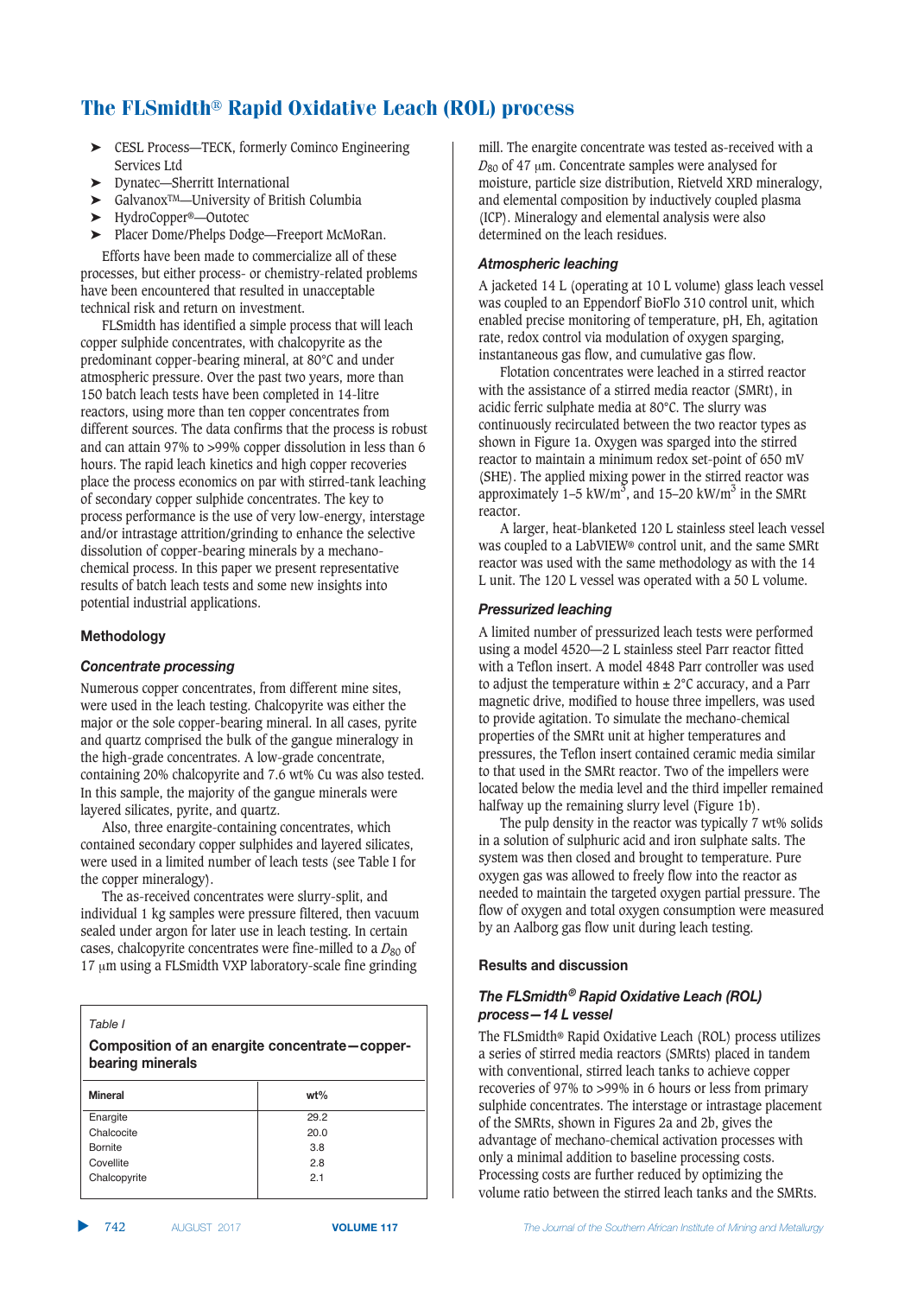

Figure 1-(a) Batch leach configuration with continuous slurry recirculation between the stirred reactor and the SMRt. (b) Batch leach configuration of the  $B$  autoclave apparatus with ceramic media



Figure 2-Continuous leach circuit configuration with stirred media reactors (SMRts) placed (a) interstage between continuous stirred tank reactors (CSTRs); (b) intrastage between the CSTRs with variable recycle. Note that the SMRt placement will depend on the mineral leach kinetics, and generally not all positions require a SMRt. For example, chalcopyrite only requires an initial SMRt operated at 50% solids to feed CSTR1

As a point of reference, the full-scale ROL processing costs are estimated to be only marginally above those for the stirred-tank leaching of secondary copper sulphides. Minimum concentrate grades of approximately 7 wt% copper would be economically viable.

The concept of combining mechanical and chemical processes has received significant interest within the chemical process industry (*e.g.* Hickenboth *et al*., 2007; Stellacci *et al*., 2009), and has been shown to offer potential benefits to hydrometallurgical applications (*e.g.* Balaz and Achimovicova, 2006; Cobble, Jordan, and Rice, 1993). However, the concept has not caught on commercially due to either the prohibitively high mixing energies that have been employed or the use of equipment not amenable to scaling to reach commercially relevant throughputs for copper production. In addition, the leaching of metal sulphides is a special application as the sulphur product layer can complicate the process if not accounted for in mechanochemical reactor designs. In its current configuration, the FLSmidth® SMRt is purposefully tuned for metal sulphide leaching, and is designed to promote mechano-chemical activation with specific power densities much lower than previous systems (discussed in more detail below).

# $*$  *Atmospheric chalcopyrite leaching*

Representative copper recovery curves for low- and highgrade chalcopyrite concentrates (7.6 and 22 wt% Cu, respectively) using the FLSmidth® ROL process under batch conditions, are presented in Figure 3a. The process is capable of leaching chalcopyrite concentrates within 6 hours, regardless of grade, and readily handles common gangue materials such as layered silicates without adverse effects on copper recoveries. While the initial and final leach rates are virtually identical, the low-grade concentrate actually responds better than the high-grade concentrate.

Leach data from two low-grade (7.6 wt% Cu) chalcopyrite concentrates differing only in particle size distribution are

presented in Figure 3b. As expected, the smaller particle size led to a faster initial leach rate. However, both concentrates leached within approximately 5.5 hours despite the large difference in particle size distributions. It is hypothesised that the removal of passivating product layers and the generation of active species on the mineral surfaces within the SMRt enables the rapid leaching of chalcopyrite concentrates. Thus, rapid leach rates and high metal recoveries are possible even for low-grade concentrates and without fine grinding.

Figure 3a also shows the effect of specific mixing power on chalcopyrite dissolution. In the ROL system, the time to reach 80% copper recovery was unaffected by reducing the specific power in the SMRt from 20 to 11.4  $\text{kW/m}^3$ . During the early 1990s, studies were conducted by the US Bureau of Mines (USBM) on the effects of turbomilling during ferric sulphate leaching of chalcopyrite. In that system (the optimum leach recovery value is denoted by **▲** in Figure 3a), leaching was confined exclusively to the turbomill. Thus, while the optimum specific power density was fairly low in batch leach tests (*e.g.*, 1048 kWh/t Cu leached at 80% Cu recovery), inefficiencies inherent to the configuration of the USBM leach circuit resulted in the consumption of over 1800 kWh/t Cu leached at 90% copper recovery. Significantly more energy would have been required to reach 95–98% recoveries, making the approach of using only attrition mills in the leach process uneconomical. In contrast, the reactor configuration of the ROL process (Figure 2) results in an estimated total mixing energy for the combination of all SMRts and CSTRs of about 550 kWh/t Cu leached. Of this total, the contribution from the SMRt reactors is approximately 130 kWh/t Cu leached.

In addition to controlling the power density of the SMRt, further gains in process efficiency can be realized by varying the volumetric ratio between the CSTRs and the SMRts (CSTR:SMRt). A reactor volume ratio of between 40:1 and 80:1 represents a good balance between the mean residence times within the two reactor types.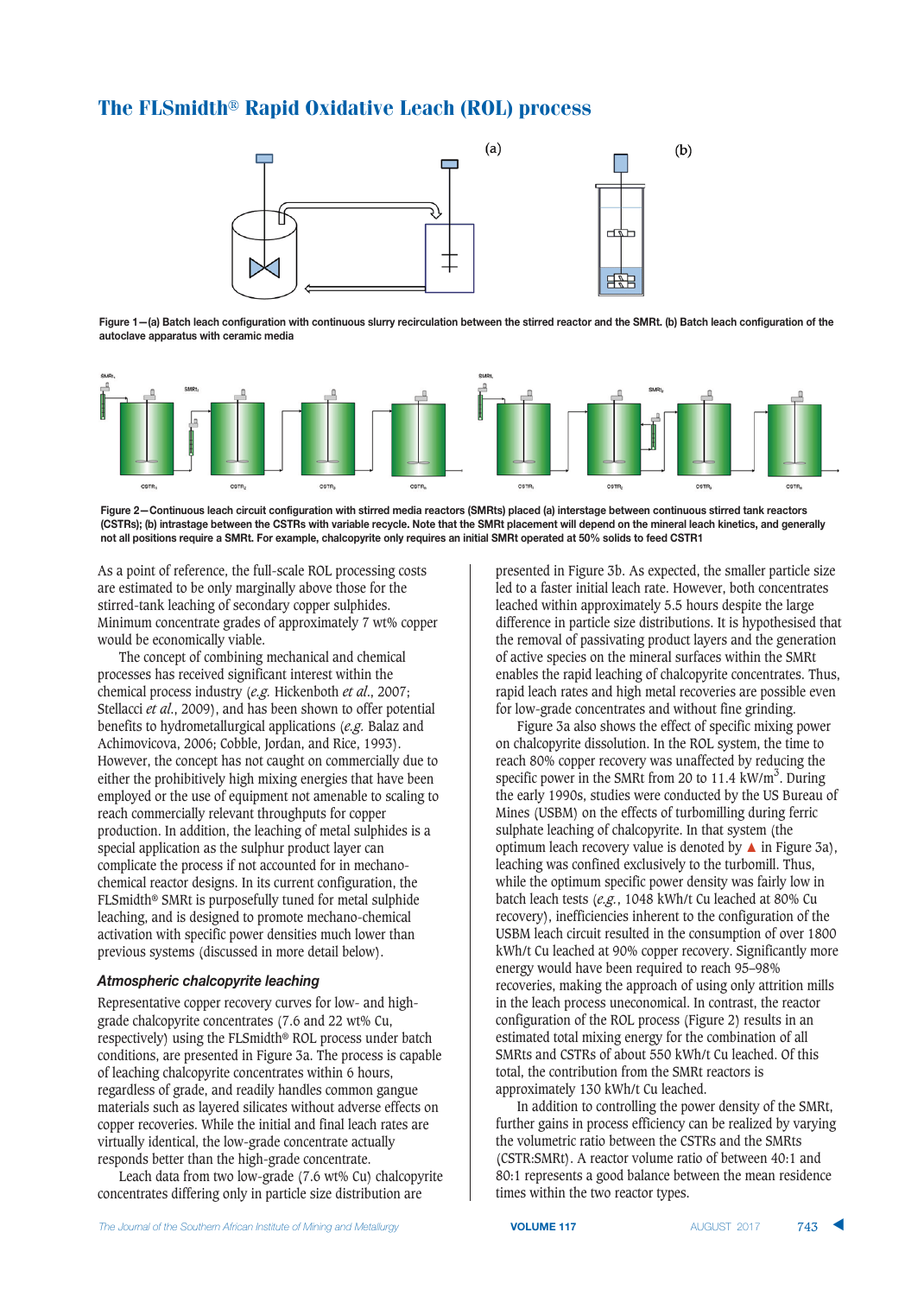

Figure 3-(a) Copper recovery curves for high-grade (22 wt% Cu, o) and low-grade (7.6 wt% Cu,  $\bullet$ ) concentrates with D80s of 17 um; (b) copper recovery curves from two low-grade (7.6 wt% Cu) chalcopyrite concentrates with D80s of 17 um ( $\bullet$ ) and 60 um (o). Concentrates were leached using the FLSmidth® ROL process at 80°C, 20 q/L Fe, and a mixing power density of approximately 20 kW/m<sup>3</sup> in the SMRt. Leaching tests conducted at 11.4 kW/m<sup>3</sup> (FLSmidth,  $\Delta$ ) and 9.8 kW/m<sup>3</sup> (Cobble, Jordan, and Rice, 1993; A) fall on the same leach curve as the 20 kW/m<sup>3</sup>, suggesting that a power density of 20 kW/m<sup>3</sup> is more  $\frac{1}{2}$ **han** sufficient

#### $\overline{A}$ *tmospheric enargite leaching*

While the primary focus has been on the leaching of chalcopyrite concentrates, preliminary leach results from an arsenic-rich concentrate are presented to illustrate the process's ability to handle a wide range of refractory minerals (see Table I for the feed Cu mineralogy). Leach conditions were identical to those used in leaching chalcopyrite, and it should be understood that further process optimization is needed. The leach was conducted at 80°C, with 30 g/L initial Fe, 50 g/L initial  $H_2SO_4$ , and with continuous slurry recirculation between a SMRt and a stirred tank reactor. A summary of the leach results is provided in Table II. The total copper recovery reached 97% within 12 hours, and complete dissolution of all secondary sulphides and chalcopyrite was noted. The leach resulted in a 55% mass loss due to dissolution of the copper and iron sulphides. While the enargite concentration in the leach residue was 5.7 wt%, this equates to only 9% of the initial enargite remaining unleached. Arsenic remained soluble during the test and there was no evidence of scorodite formation, although it should be noted that no attempt was made to produce scorodite during the leach test. An advantage of producing soluble arsenic during the copper leach is the opportunity of selectively removing arsenic from the PLS and the leach residue.

#### *Table II*

**Copper-bearing mineralogy of an enargite leach** residue. 'BD' denotes phases present in the **.? concentrate but which were below the XRD** detection limit in the leach residue

| <b>Mineral</b> | $wt\%$    | % leached |  |
|----------------|-----------|-----------|--|
| Enargite       | 5.7       | 91.3      |  |
| Chalcocite     | <b>BD</b> | >99       |  |
| Covellite      | <b>BD</b> | >99       |  |
| Chalcopyrite   | <b>BD</b> | >99       |  |
| <b>Bornite</b> | BD        | >99       |  |

#### **Pressurized ROL leach**

Heat and mass balance models of a continuous, multi-stage ROL process indicate that autogenous heating of the slurry to slightly above 100°C can be expected in the initial leach stages of a full-scale system. In addition, the advantages of operating a leach process at moderate temperatures (80– 105°C) with above-atmospheric  $O_2$  pressures (200–500 kPa) have been noted (Richmond and Dreisinger, 2003). These potential advantages include somewhat faster Cu dissolution kinetics; more efficient oxidation of ferrous to ferric—thereby ensuring that the required redox potential is readily maintained during the leach process; and higher oxygen utilization efficiencies. Normally, mechano-chemical processes would not be expected to show temperature sensitivity, as the mechanical action supplies the necessary activation energy to drive a chemical reaction (Ma *et al*., 2014). To determine if the ROL process would benefit from operating under slightly higher temperatures and pressures, a limited number of leach tests were conducted in a pressurized SMRt at 105°C and 140°C. Because of the complications of leaching at or above the melt temperature of elemental sulphur (Marsden, Wilmot, and Hazen, 2007), we report here a representative summary of leach results for 105°C only.

Interestingly, and contrary to expectations, the combination of slightly higher leach temperature and elevated O2 pressure dramatically altered metal sulphide leach behaviour. Increasing the temperature from 80 to 105°C (517 kPa  $O<sub>2</sub>$  overpressure) substantially enhanced  $O<sub>2</sub>$  mass transfer by approximately 50–55 times during the initial 15 minutes (see Figure 4). Not surprisingly, the higher  $O_2$ overpressure resulted in a slightly higher redox potential. The higher O<sub>2</sub> mass transfer was accompanied by enhanced chalcopyrite and pyrite dissolution (see Table III). At the end of 2 hours, the Cu extraction yield from chalcopyrite was 90%, compared to 59% for the same period at 80°C. While the Cu leach rate was faster, chalcopyrite dissolution rates at 80°C are, nevertheless, quite acceptable.

Operating the mechano-chemical leach process above 100°C, but below the melting temperature of elemental sulphur, significantly enhanced the dissolution of pyrite. Xray analysis of the leach residues indicated that 84% of the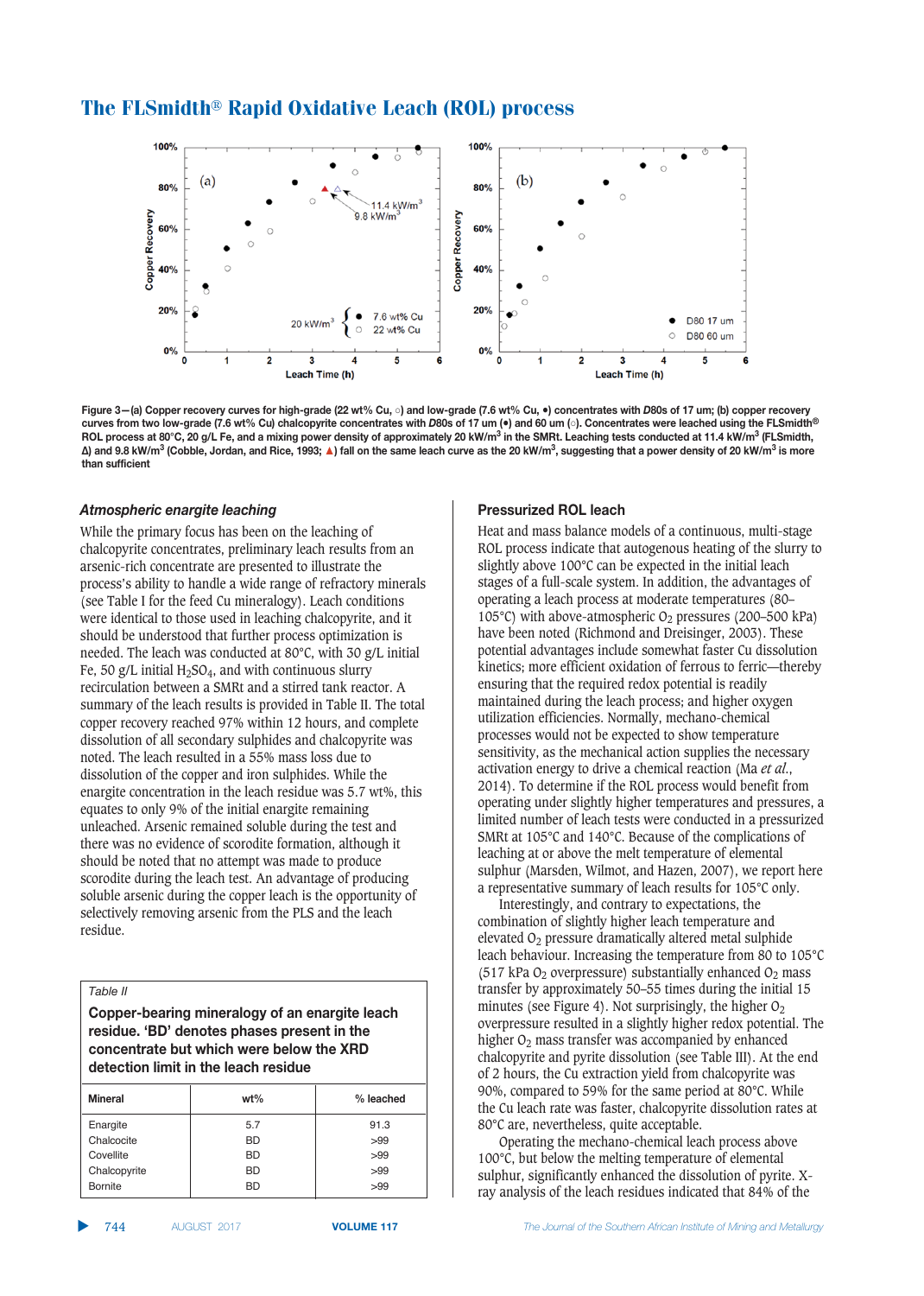| Table III                                                                                                           |                   |     |                             |                    |                                     |  |  |
|---------------------------------------------------------------------------------------------------------------------|-------------------|-----|-----------------------------|--------------------|-------------------------------------|--|--|
| Comparison of chalcopyrite leaching by the ROL<br>process at 80°C and 105°C, 517 kPa O <sub>2</sub><br>overpressure |                   |     |                             |                    |                                     |  |  |
| <b>Description</b>                                                                                                  | Leach time $ $ Eh |     | CuFeS <sub>2</sub>          |                    |                                     |  |  |
|                                                                                                                     | (min)             |     | $(mV)$ $S°$ recovery<br>(%) | Dissolution<br>(%) | FeS <sub>2</sub> dissolution<br>(%) |  |  |
| ROL, 105 °C                                                                                                         | 120               | 730 | 46                          | 90                 | 84                                  |  |  |
| *ROL. 80 °C                                                                                                         | 120               | 635 | 43                          | 59                 | 12                                  |  |  |
| *ROL. 80 °C                                                                                                         | 330               | 673 | 68                          | >99                | 24                                  |  |  |

\*Values from same test - a sample was collected at 120 minutes and solid mineralogy, solution [Cu], and Eh measured. Test was completed by 330 minutes



**Figure 4-Normalized oxygen consumption curves for the ROL process DEGD8+CFAEG- :BF>>;BF1 .#5 321GDA9G"( \$DG- :DBECD<G:BF>>;BF1 (."#5**  $\left(\circ\right)$ . During the initial 10 minutes, O<sub>2</sub> consumption at 105°C was  $approximately 55 times higher than at 80°C$ 

pyrite was leached at 105°C, compared with only 24% at 80°C. High pyrite oxidation yields are expected to occur in autoclaves at much higher temperatures (*e.g.* 190–230°C), as routinely observed in the pretreatment of refractory gold ores (Rusanen, Aromaa, and Forsen, 2013). That this level of pyrite reactivity was observed at only 105°C is unique and may open new opportunities in precious metals recovery. One of the disadvantages of high-temperature POX is the high oxygen consumption which accompanies the near-complete oxidation of sulphide to sulphuric acid (McDonald and Muir, 2007). An advantage of both the low- and high-temperature ROL processes is the fact that the oxidation of sulphide to sulphate during metal dissolution is limited. Elemental sulphur recoveries were approximately 68% at 80°C and 46% at 105°C.

While the atmospheric ROL process is fully capable of leaching chalcopyrite, pressurized ROL leaching offers the advantage of simultaneously generating acid and iron from pyrite. The lower operating temperatures provide an advantage over POX autoclaves for those instances where a source of iron is needed, as for example in the leaching of secondary copper sulphides and copper arsenic sulphides (*e.g.* enargite).

# **Scale-up of the FLSmidth<sup>®</sup> Rapid Oxidative Leach (ROL)** Process

#### $50$  *L* batch leaching

A few leach tests have been performed with a concentrate containing 26 wt% copper in a scaled-up 50 L system using the FLSmidth® ROL process, and included an activation step of 4% chalcopyrite conversion. The activation step is a rapid pretreatment of chalcopyrite with soluble copper that improves copper leach kinetics by producing a latticestrained, iron- and sulphide-depleted copper sulphate (Chaiko *et al*, 2015a, 2015b). The leach was conducted at 80°C, 20 g/L Fe, and a mixing power density of approximately 20 kW/ $m<sup>3</sup>$  in the SMRt. Figure 5 shows that copper recoveries of greater than 95% were achieved in 6 hours' residence time, and greater than 99% in 7 hours' residence time. It is believed that following some minor improvements to the system, the leach results will be on a par with those from the 14 L tests.

#### $\frac{1}{2}$  *Continuous pilot plant*

A pilot plant facility (Figure 6) has been constructed at FLSmidth's technology centre in Salt Lake City, USA and was



**Figure 5-Copper recovery curve for high-grade (26 wt% Cu,**  $\bullet$ **)**  $\blacksquare$  **concentrate.** Concentrate was leached using the FLSmidth<sup>®</sup> ROL **1 process, 80°C, 20 g/L Fe, and a mixing power density of approximately**  $20 \text{ kW/m}^3$  in the SMRt



**Figure 6-FLSmidth's pilot plant facility under construction in the technology centre in Salt Lake City, USA**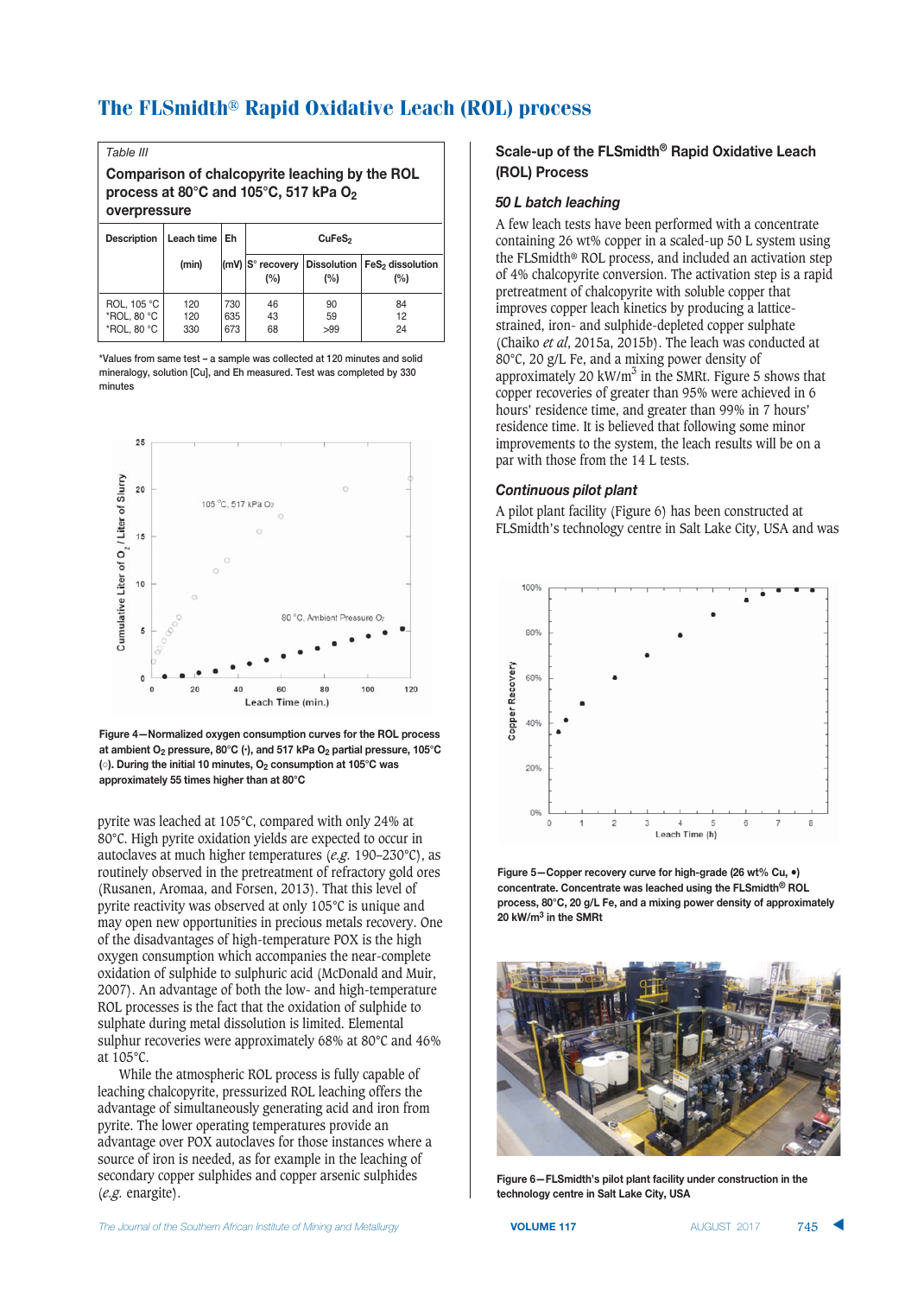commissioned in Q2 2016. It includes four 14 L reactors and four 50 L reactors, and a number of SMRts that will be able to operate in interstage and/or intrastage arrangements. Each reactor is instrumented for measurement and control of temperature, pH, Eh, and oxygen addition, and is linked to a data recording system. This pilot plant facility will enable continuous operation of the ROL process on a larger scale. Following the demonstration of the FLSmidth® ROL process in the pilot plant, countercurrent decantation (CCD), solvent extraction (SX), electrowinning (EW), and impurity removal stages will be added to demonstrate a fully integrated circuit.

# **Potential industrial applications**

# *industry*

## Sustained SX-EW copper production – oxide to sulphide transition

There are a number of copper hydrometallurgical facilities around the world with SX-EW plants where the oxide orebodies are being depleted, and the mines will start moving into transitional and sulphide zones. These transitional zones are either secondary sulphides with underlying primary sulphides, or a mix of oxide and primary sulphides. This is resulting in a drop in heap leach recoveries and thus a lower PLS copper tenor, leading to lower copper cathode production.

With the FLSmidth® ROL process, a grinding circuit with bulk flotation can be added upstream of the existing SX-EW plant. A bulk concentrate can be leached using the FLSmidth® ROL process, followed by CCD with the resulting PLS fed to the existing SX-EW facility. The higher copper tenor PLS can either (a) be blended with the lower copper tenor PLS from the existing heap leach facility; or (b) be fed directly into the existing SX-EW plant.

Due to the brownfield nature of the transitional zone and the subsequent move into the primary sulphide zone, scenarios need to be carefully studied for each plant to ensure that the existing SX-EW facility is properly utilized to sustain copper cathode production, and in some cases additional EW capacity would need to be added.

# Low- to medium-grade concentrates

Some copper concentrator plants have to process feed with decreasing copper grades, resulting in concentrates with a low copper grade. This leads to high penalties charged by the smelter, which significantly impact the profitability of the mine. In some cases, the copper mine becomes uneconomic and is either put on care and maintenance or permanently closed.

The FLSmidth® ROL process can be used in a number of scenarios for these low- to medium-grade concentrates.

- ➤ Where pockets of low- to medium-grade feed material are mined, the ROL process can be used to selectively leach copper concentrate that does not meet acceptable smelter grades, and produce copper cathode from a new SX-EW facility. When high-grade concentrate is produced, this is still sold to the smelter with no penalty charges
- ➤ If the feed grade is consistently low, the ROL process can be used to leach all of the concentrate, and copper cathode produced in a new SX-EW facility. Either a rougher bulk concentrate, with the additional benefit of higher overall copper recovery, or a cleaner concentrate

can be leached using the ROL process, and analysis of the particular project would be required to assess economics

➤ Some historical greenfield projects have not progressed due to the concentrate being too low a grade to sustain the project. Some of these projects could become economically viable with the FLSmidth® ROL process, and should be studied to assess the current economics.

## Arsenic-rich concentrates

The FLSmidth® ROL process makes it possible to develop mineral deposits containing arsenic (*e.g.* enargite) for recovery of copper, gold, and silver, while complying with stringent environmental regulations. As the FLSmidth® ROL process operates at atmospheric pressure, a concentrate can be treated at the mine site with complete control over the arsenic-bearing leach residues. This makes it possible to avoid the potential of arsenic contamination of the environment while transporting concentrate from the mine to the smelter.

Many existing mines have stockpiles of copper concentrate containing more than 0.5% arsenic, which is too high for smelting. The FLSmidth® ROL process can be used to treat these high-arsenic concentrates, and even makes it possible to develop new mineral deposits high in arsenic.

#### *Electrorefinery and smelter materials*

The FLSmidth® ROL technology can integrate within existing electrorefinery and smelter operations to supplement and/or increase copper cathode production. The enabling feature of the technology is the use of an FLSmidth® SMRt in which metallic materials such as anode scrap and blister copper are rapidly and selectively dissolved into dilute sulphuric acid  $(1–2 M H<sub>2</sub>SO<sub>4</sub>)$ . The dissolution process is exothermic and produces a concentrated copper sulphate electrolyte that can be used to increase existing electrorefinery output while simultaneously eliminating the need to recycle anode scrap back to the smelter. Alternatively, the process has the potential to eliminate the pyrometallurgical refining step altogether by processing blister copper directly for cathode production by electrowinning.

# $$

While the copper industry has been the main area of focus for the FLSmidth® ROL technology, there are other industries that could also use the ROL technology. No FLSmidth® ROL leach test work has been performed in any of these other sectors; however, they are perceived as constituting potential areas for application.

# Gold industry

Refractory gold ores yield poor gold recoveries in conventional cyanide leaching circuits, even if the ore is finely ground. This can be either due to the gold being finely disseminated and physically 'locked' in the sulphide minerals, or to the presence of naturally occurring preg- robbing carbonaceous materials. The finely disseminated gold is often enclosed within pyrite and arsenopyrite (FeAsS), and rimming of pyrite with arsenic-rich assemblages as well as arsenopyrite-marcasite-pyrite associations is common (*e.g.* Aylmore and Jaffer, 2012). Preliminary studies presented in this paper indicate that pyrite can be readily leached